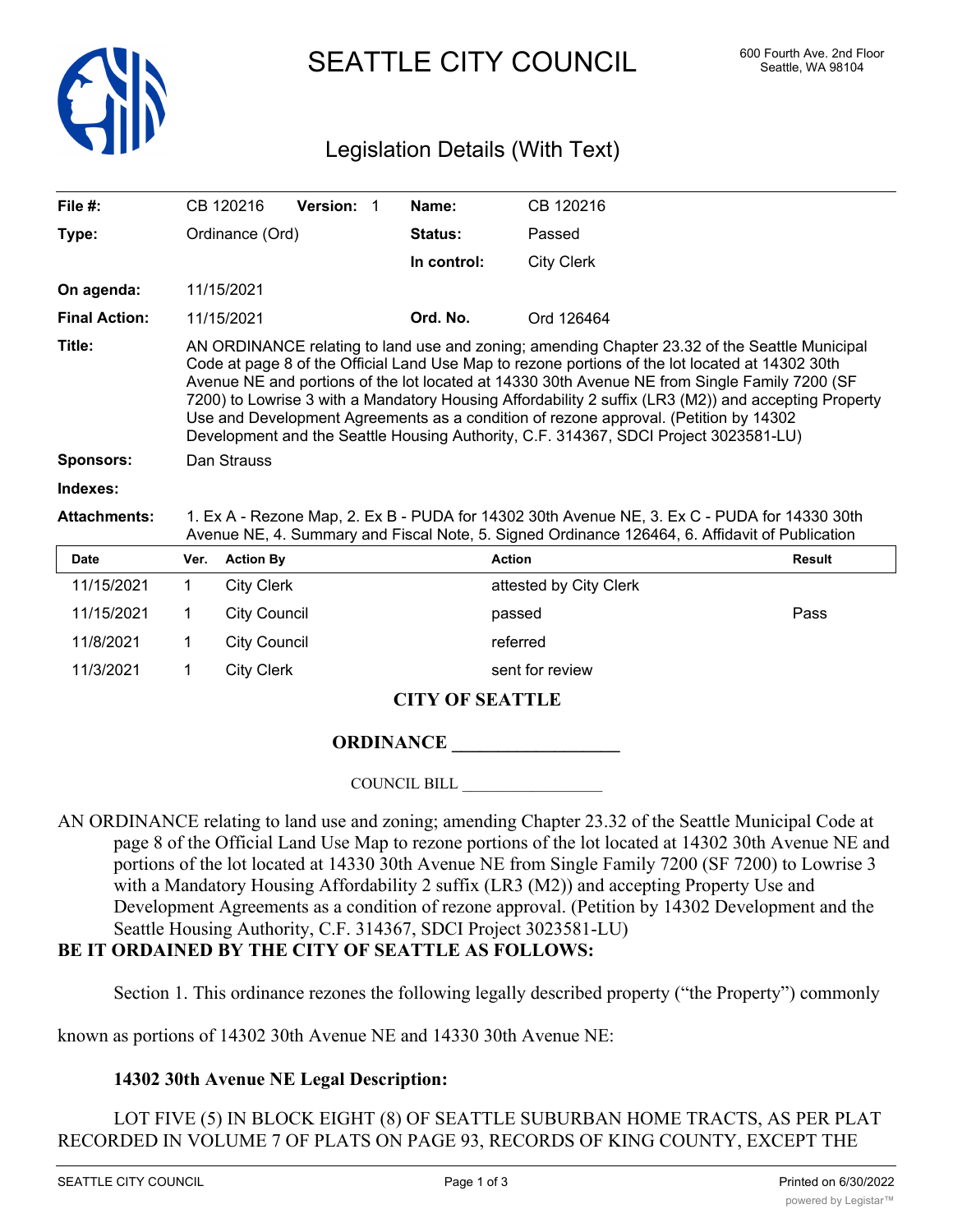#### EAST 156.5 FEET THEREOF.

#### **14330 30th Avenue NE Legal Description:**

THE SOUTH 70 FEET OF THE WEST 148 FEET OF THE FOLLOWING; UNIT LOT B OF SEATTLE SP #3005055 REC #20071120900003 AND AMENDED UNDER RECORDING NUMBER #20071130000724, RECORDS OF KING COUNTY.

Section 2. Page 8 of the Official Land Use Map, Seattle Municipal Code Section 23.32.016, is amended to rezone the Property described in Section 1 of this ordinance, and shown in Exhibit A to this ordinance, from Single Family 7200 to Lowrise 3 (M2) (LR3 (M2)). Approval of this rezone is conditioned upon complying with the Property Use and Development Agreement (PUDA) approved in Section 4 of this ordinance.

Section 3. The zoning designations established by Section 2 of this ordinance shall remain in effect until

the Property is rezoned by subsequent Council action.

Section 4. The PUDAs attached to this ordinance as Exhibits B and C are approved and accepted.

Section 5. The City Clerk is authorized and directed to file the PUDAs with the King County Recorder's

Office; to file the original PUDAs along with this ordinance at the City Clerk's Office upon return of the

recorded PUDAs from the King County Recorder's Office; and to deliver copies of the PUDAs and this

ordinance to the Director of the Seattle Department of Construction and Inspections and to the King County

Assessor's Office.

Section 6. This ordinance, effectuating a quasi-judicial decision of the City Council and not subject to mayoral approval or disapproval, shall take effect and be in force 30 days from and after its passage and approval by the City Council.

Passed by the City Council the \_\_\_\_\_\_\_ day of \_\_\_\_\_\_\_\_\_\_\_\_\_\_\_\_\_\_\_\_\_\_\_\_, 2021, and signed by me in open session in authentication of its passage this day of  $\qquad \qquad$ , 2021.

\_\_\_\_\_\_\_\_\_\_\_\_\_\_\_\_\_\_\_\_\_\_\_\_\_\_\_\_\_\_\_\_\_\_\_\_